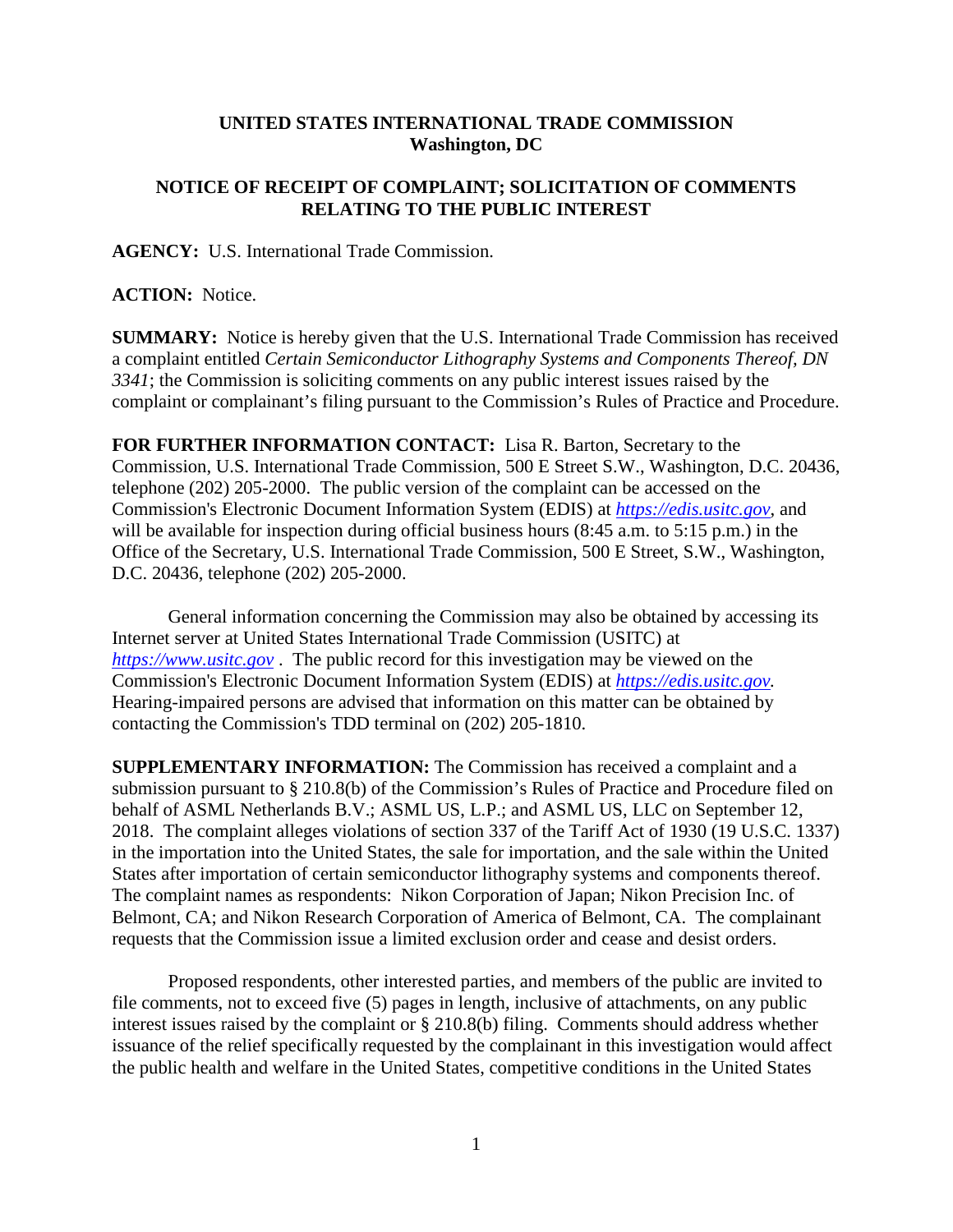economy, the production of like or directly competitive articles in the United States, or United States consumers.

In particular, the Commission is interested in comments that:

- (i) explain how the articles potentially subject to the requested remedial orders are used in the United States;
- (ii) identify any public health, safety, or welfare concerns in the United States relating to the requested remedial orders;
- (iii) identify like or directly competitive articles that complainant, its licensees, or third parties make in the United States which could replace the subject articles if they were to be excluded;
- (iv) indicate whether complainant, complainant's licensees, and/or third party suppliers have the capacity to replace the volume of articles potentially subject to the requested exclusion order and/or a cease and desist order within a commercially reasonable time; and
- (v) explain how the requested remedial orders would impact United States consumers.

Written submissions on the public interest must be filed no later than by close of business, eight calendar days after the date of publication of this notice in the *Federal Register*. There will be further opportunities for comment on the public interest after the issuance of any final initial determination in this investigation. Any written submissions on other issues should be filed no later than by close of business nine calendar days after the date of publication of this notice in the *Federal Register*. Complainant may file a reply to any written submission no later than the date on which complainant's reply would be due under  $\S 210.8(c)(2)$  of the Commission's Rules of Practice and Procedure (19 CFR 210.8(c)(2)).

Persons filing written submissions must file the original document electronically on or before the deadlines stated above and submit 8 true paper copies to the Office of the Secretary by noon the next day pursuant to § 210.4(f) of the Commission's Rules of Practice and Procedure (19 CFR 210.4(f)). Submissions should refer to the docket number ("Docket No. 3341") in a prominent place on the cover page and/or the first page. (*See* Handbook for Electonic Filing Procedures, **Electronic Filing Procedures**<sup>[1](#page-1-0)</sup>). Persons with questions regarding filing should contact the Secretary (202-205-2000).

Any person desiring to submit a document to the Commission in confidence must request confidential treatment. All such requests should be directed to the Secretary to the Commission and must include a full statement of the reasons why the Commission should grant such

<span id="page-1-0"></span>1 Handbook for Electronic Filing Procedures:

 $\overline{a}$ 

*[https://www.usitc.gov/documents/handbook\\_on\\_filing\\_procedures.pdf](https://www.usitc.gov/documents/handbook_on_filing_procedures.pdf)*